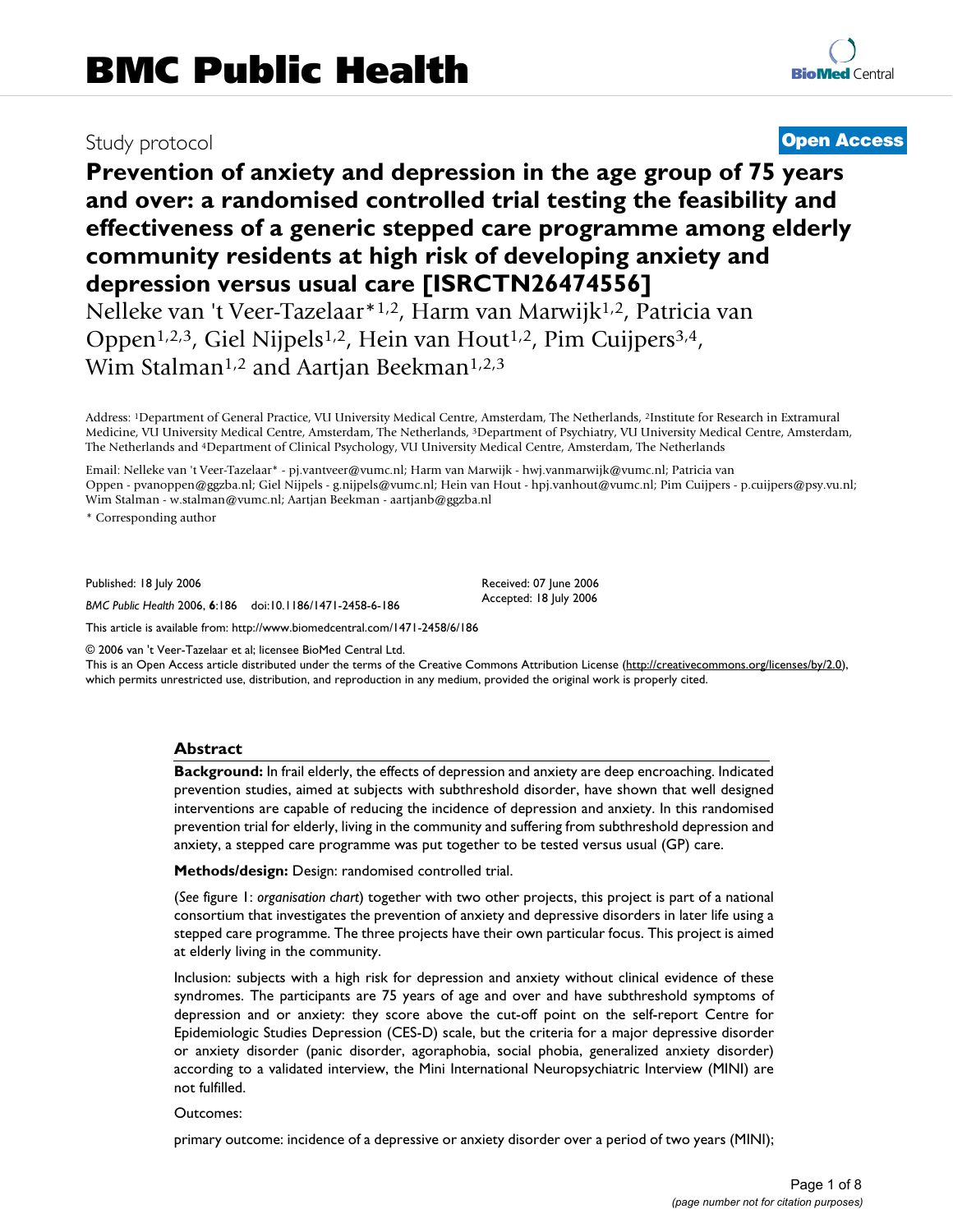secondary outcome: a positive influence of the intervention, a stepped care programme, on symptoms of depression and anxiety and on quality of life as assessed with the CES D, the HADS A and the SF36 respectively (i.e. stabilisation or improvement of symptoms) [see table 1].

Measurements:

Take place at baseline and at 3, 6, 9, 12, 18 and 24 months. Trained independent evaluators assess depression and anxiety status, the primary end point (6, 12, 18, 24 months) [see table 2].

**Discussion:** Late-life depression and anxiety are characterised by high prevalence, unfavourable prognosis, reduced quality of life, excess mortality and substantial societal costs. No health service, however well equipped, will be able to effectively treat all elderly with depression and anxiety. Therefore, development of (cost) effective means to prevent these disorders is very important.

# **Background**

Depression and anxiety lead to a serious impairment of daily functioning and quality of life. In frail elderly, the effects of depression and anxiety are especially deep encroaching. Besides a deleterious effect on daily functioning and quality of life, a large number of studies demonstrate excess mortality, disability, handicap and service utilisation [1-7].

The number of elderly is rapidly growing. Almost a third of elderly subjects in the community with subthreshold depression or anxiety will develop a major depressive or anxiety disorder in three years [8]. Therefore, preventing the onset or development of these disorders has a high priority [9,10]. Three types of prevention can be distinguished; universal prevention (aimed at the general population regardless of risk status), selective prevention (aimed at high-risk groups), and indicated prevention (aimed at subjects who have early symptoms of a disorder but do not meet diagnostic criteria). The aims of these types of preventive intervention are reduction of occurrence of new cases and the delay of onset of illness. Addi-



# **Figure 1** Organisation chart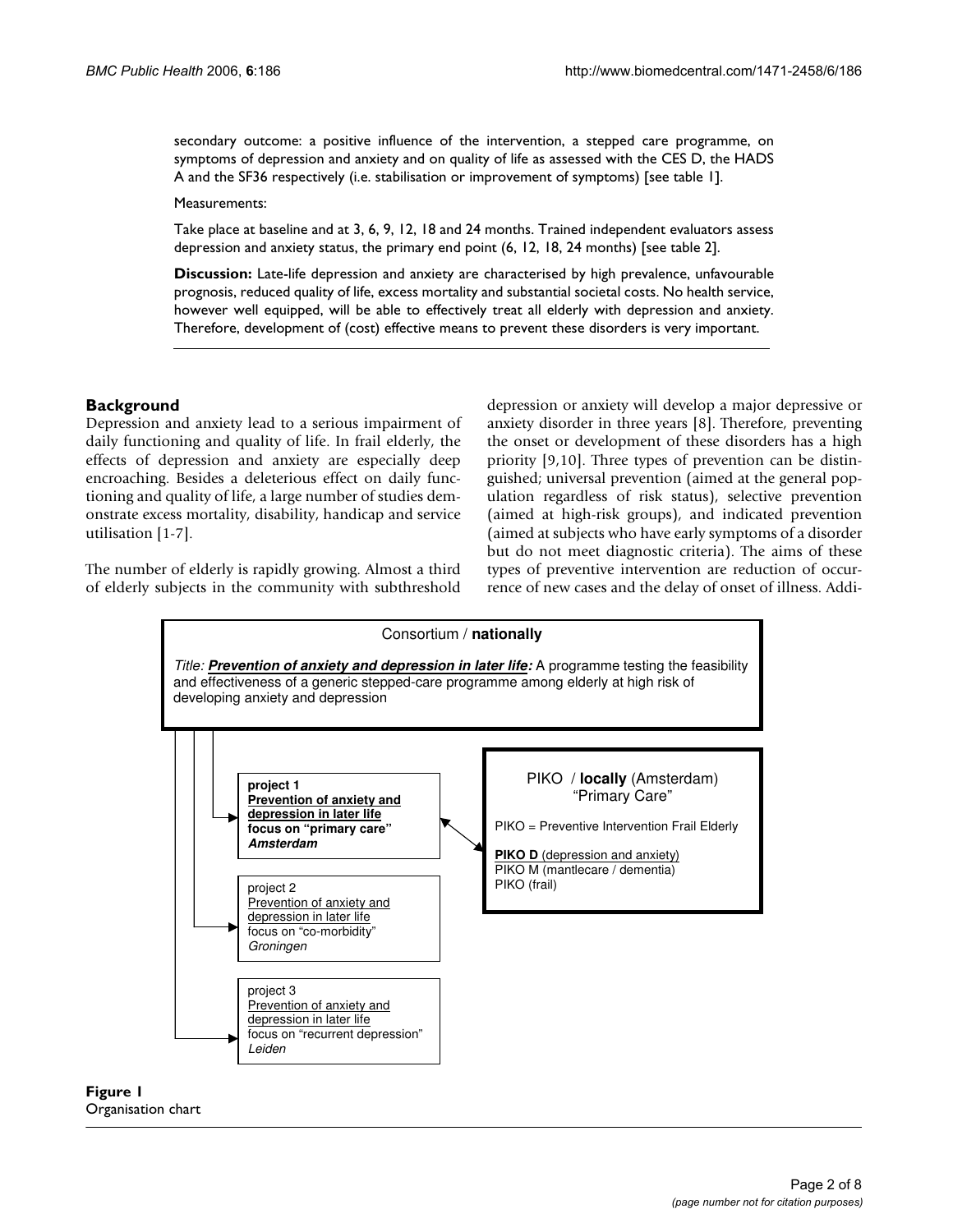

tionally, the aims of indicated preventive interventions might be to shorten the duration of the persistence of the early symptoms and to stop the progression of severity so that the subject does not meet DSM IV diagnostic levels [11]. Indicated prevention studies have shown that well designed interventions are capable of reducing the incidence of depression and anxiety [12]. Moreover, they are likely to be more cost-effective than alternative approaches [13]. So, favourable prevention should be well designed and should be aimed at selected groups of elderly, at high risk of developing anxiety or depression. Selected risk factors for the onset of late life depression are [10]: loss of a partner, chronic illness, neuroticism, family history, lack of social support and subthreshold anxiety or depression disorders.

This project aims at the latter; the design and testing of a stepped care intervention to prevent the onset of full blown anxiety and depressive disorder among elderly people with subthreshold anxiety or depression disorder.

The chosen intervention is a stepped care programme [14- 16]. In an environment of limited resources, it makes sense to provide expertise, and all the time and individual attention a patient needs, but not more. Stepped care models represent endeavours to maximize the effectiveness and efficiency of decisions about allocation of resources in therapy. Not all elderly with subthreshold anxiety or depression need the same type and intensity of preventive intervention. Frequently, complaints will disappear without active intervention. Some may be helped by reading a self-help book or watching an instructional video. Others could benefit from a brief psycho-educational group conducted by a paraprofessional or problem solving treatment, and still others may require a form of pharmacotherapy or more intensive individual psychological treatment. Although stepped care seems a logical approach from the clinical perspective, surprisingly few studies have actually examined the effects of stepped care programmes.

The proposed generic stepped care programme is based on the following four assumptions: (a) empowerment; participants with subthreshold anxiety and depression need personalised, repeated education, counselling and confrontation with their symptom levels to be able to acknowledge them, (b) different persons require different levels of preventive activities; (c) determining the right level of preventive intervention is critically dependent on proactively monitoring outcome; and (d) stepping up from lower, less intensive to higher, more intensive levels of preventive activities based on monitored outcomes may increase effectiveness and lower costs overall.

# **Methods/design** *Aim of the study*

a) To put together an indicated prevention intervention for participants 75 years of age and over who live in the community and suffer from subthreshold anxiety or depression (but have no evidence of the clinical disorders) for use by home care in collaboration with mental health care, and

b) To evaluate the effects of this programme versus usual general practitioner (GP) care in the prevention of depressive or anxiety disorders.

# *Study design*

(*See* figure 2: *flow chart*) The study is a prospective randomised two-armed intervention study. Subjects are randomised by an independent statistician and assigned to intervention (stepped care programme) or control group (care as usual).

# *Participants*

Adult persons, aged 75 years or older, with subthreshold anxiety or depression capable to give informed consent and with sufficient knowledge of the Dutch language are eligible. Subjects meeting criteria for major depression and/or clinical anxiety, subjects with insufficient mastery of the Dutch language and subjects unwilling or unable to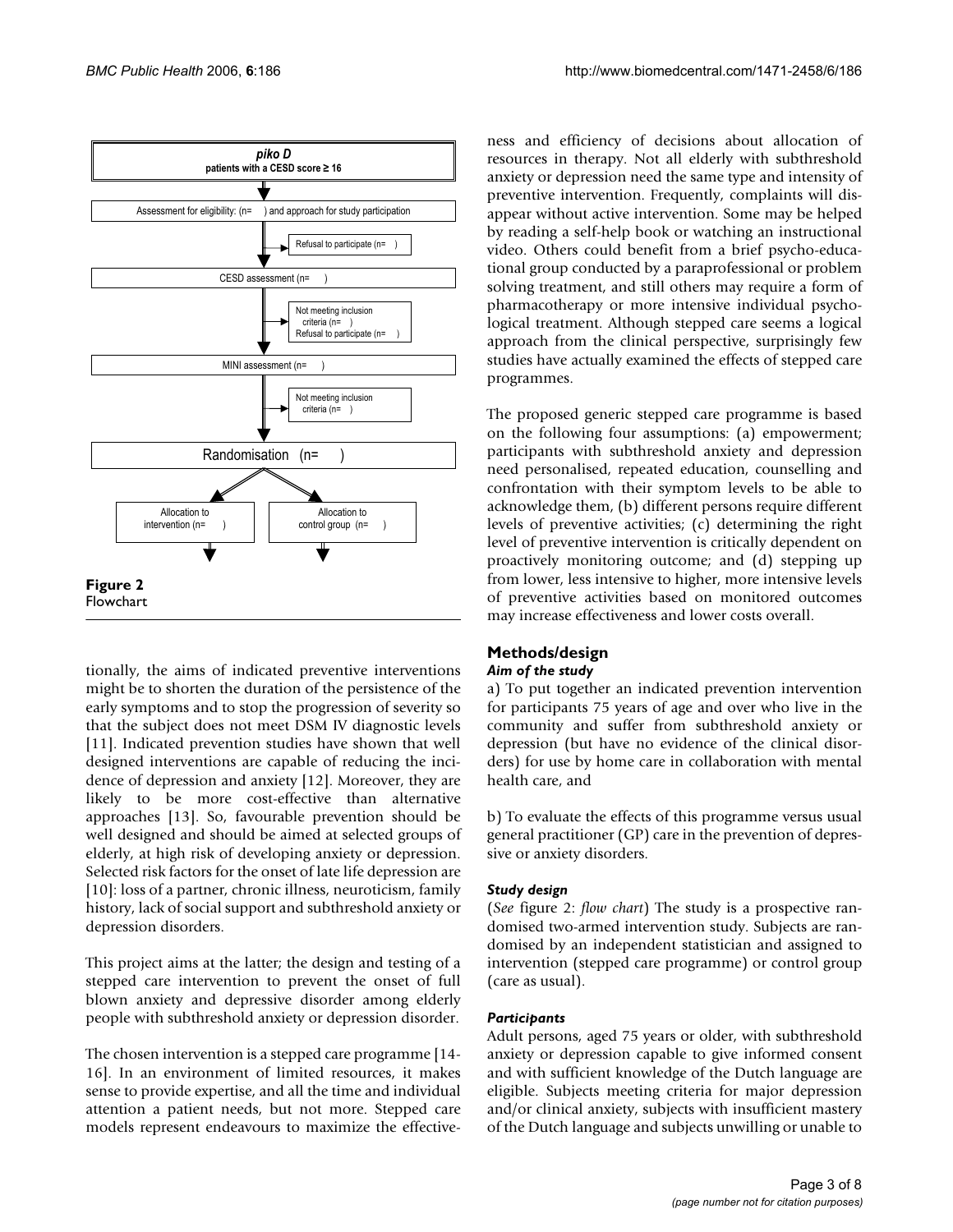give informed consent are excluded. A subject is defined to have subthreshold depression and/or anxiety when he or she scores above the cut-off score of 16 or more on the Centre for Epidemiologic Studies Depression scale (CES-D, a selfrating inventory for depression and/or anxiety), but does not meet criteria for a full-blown depressive or anxiety disorder as assessed with the Mini International Neuropsychiatric Interview (MINI) [17].

# *Sample size*

Prospective data derived from the Longitudinal Ageing Study Amsterdam (LASA) study show that 27% of elderly subjects in the community with subthreshold depression develop a major depressive disorder within three years [8]. We assume that this percentage is comparable for subthreshold anxiety, and for combined anxiety and depression. The expected incidence rate of DSM-IV depressive or anxiety disorder within two years is estimated conservatively at 35%. Based on previous work in indicated prevention [12,18], we expect the stepped care programme to reduce the incidence rate of major depression and/or anxiety disorder from 35% to 20%. We aim for 110 participants in each arm ( $α = 0.05$  and a power of (1-β) = 0.80). If after final inclusion the total of participants unexpectedly falls short of the required number to reach a power of 0.8 in our calculations, pooling with the two other projects (see organisation chart) will be considered.

# *Recruitment*

Eligible subjects for the present study are identified among the study population of the larger project for frail elderly -the PIKO project [19] in which this study is embedded. This PIKO project is based on the results of a self-rating health inventory, including the Centre for Epidemiologic Studies Depression scale (CES-D). The inventory has been completed by general practice patients of 75 years or older (see organisation chart). Subjects in this database with a CES-D score above the cut-off point of 16 are approached regarding compliance for the present study.

# *Data collection/settings and locations*

The data are collected from subjects who live independently on their own in West-Friesland (North-Western part of the Netherlands).

### *Outcome measures*

The primary outcome is the incidence of major depressive or anxiety (panic disorder, agoraphobia, social phobia and generalised anxiety) disorder (after two years) as measured with the Mini International Neuropsychiatric Interview (MINI)

Secondary outcomes are

-reduction of depressive and/or anxiety symptoms as measured with the CES-D and the HADS-A

-improvement of quality of life (MOS-SF-36)

-mortality

# *Instruments*

The instruments used in this study are frequently applied in international studies and well validated.

# *MINI diagnostic interview [17,20]*

The Mini International Neuropsychiatric Interview (M.I.N.I.) is a short structured diagnostic interview developed in 1990 by psychiatrists and clinicians in the United States and Europe for DSM-IV and ICD-10 psychiatric disorders. With an administration time of approximately 20 minutes, the MINI has become the structured interview of choice for psychiatric evaluation and outcome tracking in clinical psychopharmacology trials and epidemiological studies.

The MINI interviews in this project entail the following modules: depressive disorder, dysthymia, panic disorder, agoraphobia, social phobia and generalized anxiety disorder. For this project we used MiniManager 2.0 (created by E.de Beurs, Leiden University Medical Centre), an electronic version of the Dutch MINI interview (5.0). Both the intervention and control participants will receive blinded independent assessments by telephone of depression and anxiety status at baseline, 6, 12, 18 and 24 months.

# *CES-D [21-24]*

The Centre for Epidemiologic Studies Depression scale (CES-D) will be used for the screening of subthreshold depression and anxiety. It consists of 20 items and its total score has a range between 0 and 60. Scores = 16 indicate clinically significant levels of depressive symptoms. At this cutoff the sensitivity is 100% and the specificity is 88% for major depressive disorder in the elderly Dutch population [22]. The CES-D has also been found to be a satisfactory screener for anxiety disorders [23]. However, as the CES-D was designed specifically for the screening of depression and as the criterion validity for depression was considerably better than for anxiety disorders, for follow-up purposes, the CES-D will be combined with additional items from the Hospital Anxiety and Depression scale – anxiety section (HADS-A) [25]. The aim is to optimise the sensitivity and specificity for both subthreshold depression and anxiety.

# *HADS [25]*

The Hospital Anxiety and Depression Scale has been found to perform well in assessing the symptom severity and caseness of anxiety disorders and depression in both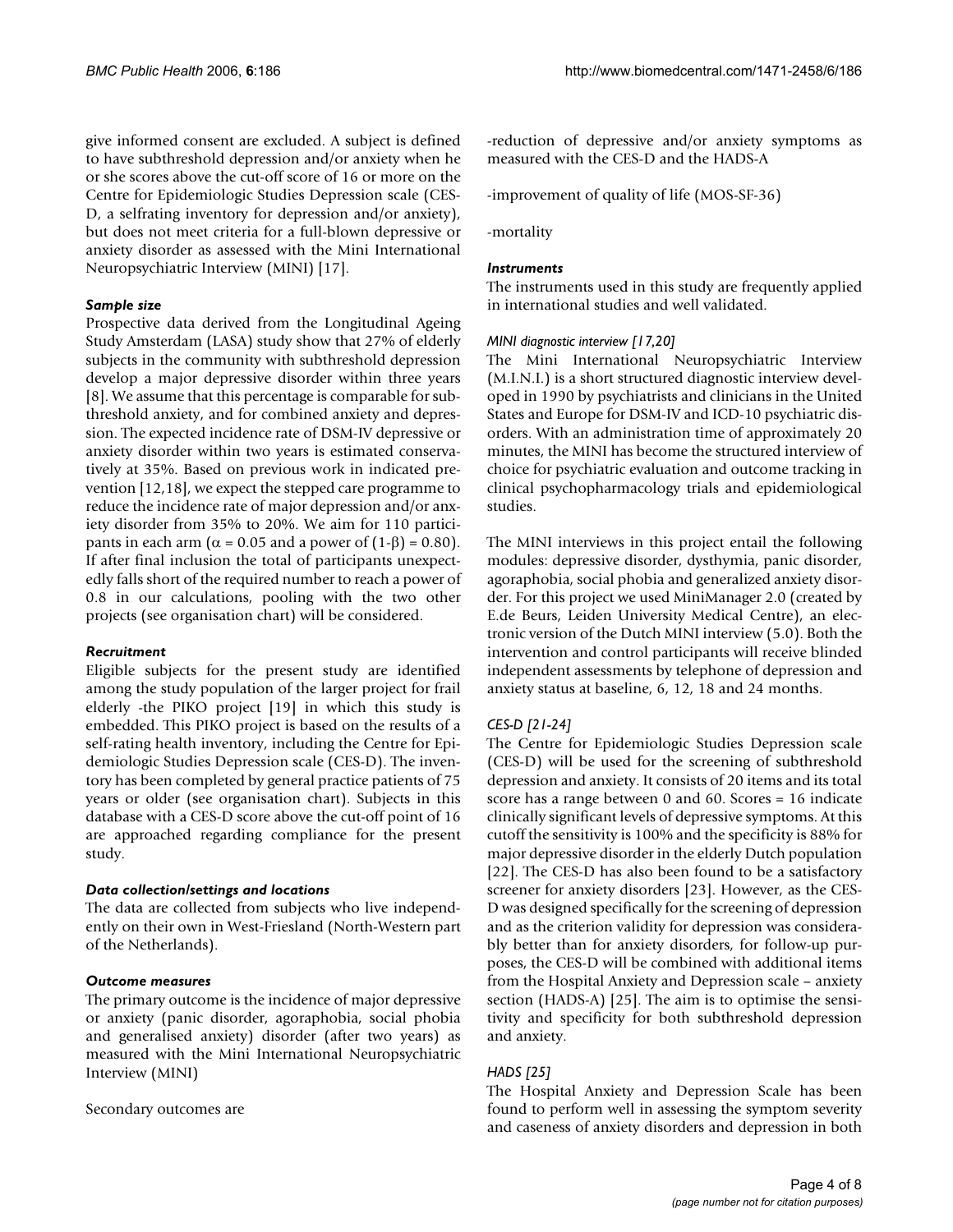**Table 1: Instruments used to establish primary and secondary outcomes**

| <b>Outcome measures</b>          | Instrument                |  |  |  |  |  |
|----------------------------------|---------------------------|--|--|--|--|--|
| <b>Primary outcome</b>           |                           |  |  |  |  |  |
| depressive/anxiety disorder      | MINI diagnostic interview |  |  |  |  |  |
| <b>Secondary outcome</b>         |                           |  |  |  |  |  |
| reduction of depressive symptoms | CFS-D                     |  |  |  |  |  |
| reduction of anxiety symptoms    | HADS-A                    |  |  |  |  |  |
| quality of life                  | MOS-SF-36                 |  |  |  |  |  |
| health care utilisation          | TIC-P                     |  |  |  |  |  |
| patient satisfaction             | <b>GGZ</b> thermometer    |  |  |  |  |  |

somatic, psychiatric and primary care patients and in the general population. Of the HADS, in this project only the seven anxiety items will be used to complement the anxiety-screening ability of the CES-D questionnaire.

#### *SF (Short Form) 36 – quality of life [26]*

The SF36 is the short form questionnaire to measure quality of life. It was used in the original health inventory of the 'embedding' PIKO study.

#### *TiC-P health care utilisation [27]*

Trimbos/iMTA questionnaire for Costs associated with Psychiatric Illness (TiC-P). This questionnaire will be applied to monitor costs. It is developed by the Trimbos Institute Utrecht in combination with the institute for Medical Technology Assessment Rotterdam

### *Institution of Mental Health – thermometer (Geestelijke GezondheidsZorg thermometer)*

An instrument to measure patient treatment satisfaction. It focuses on the appreciation of treatment explanation, the social worker and the result of the coaching.

table 1 displays the outcome parameters, the above mentioned interview and instruments and additionally used questionnaires

#### *Assessments*

Assessments take place at baseline (T0), start of the programme (T1), at three (T2), six (T3), nine (T4) and twelve months (T5) and then at eighteen = follow-up1 (T6) and twenty-four = follow-up2 (T7) months. See table 2

#### *Intervention/the stepped care approach*

The stepped care approach in this project is based on several protocols with known effectiveness [14-16] and discussions with the local homecare agency, regional mental health organisation and other careproviders such as GPs. Two interventions with a strong emphasis on psycho-education and the acquisition of skills with respect to the prevention of depression will be tested. First; the group course "Coping with Depression" (CWD) [28,28-30] which is revised for anxiety and adapted for this specific population (75 years of age and older) and individual use and second; Problem Solving Treatment, which is a brief cognitive behavioral therapy (PST) [31]. Both intervention protocols have come about in collaboration with the Trimbos Institute (the Netherlands) and the Mynors-Wallis (UK) group respectively. A valuable contribution to evidence-based treatments in the elderly might be constituted by the present study in the production of empirically supported treatment protocols.

The stepped care programme as applied in this study entails:

*Step 1: Elderly with subthreshold anxiety or depression are actively followed-up by watchful waiting whether participants recover spontaneously*.

Subjects with a previously high CESD-score are invited to complete a second CESD questionnaire. The interval between the two CESD measurements is at least three months. In case of another score higher than the cut-off score, the MINI diagnostic interview takes place. When the result of the interview is negative (no symptoms of depressive/anxiety disorder during the past year) and the additional inclusion criteria are met, subjects are randomised.

*Step 2, after randomisation. When spontaneous recovery does not occur, participants with subthreshold illness receive mini-*

#### **Table 2: Assessments**

|                                      | health inventory T0 TI-a TI-b TI-c |                |                          |                          | T <sub>2</sub> 3<br>mnths | T36<br>mnths              | T49<br>mnths              | <b>T5</b> 12<br>mnths     | <b>T6 18</b><br>mnths    | T7 24<br>mnths           |
|--------------------------------------|------------------------------------|----------------|--------------------------|--------------------------|---------------------------|---------------------------|---------------------------|---------------------------|--------------------------|--------------------------|
| <b>CES-D</b>                         | $\boldsymbol{\mathsf{x}}$          | x              | $\overline{\phantom{a}}$ | $\overline{\phantom{a}}$ | $\boldsymbol{\mathsf{x}}$ | $\boldsymbol{\mathsf{x}}$ | x                         | $\boldsymbol{\mathsf{x}}$ | x                        | x                        |
| <b>MINI</b>                          |                                    | ٠              | x                        | ٠                        | $\overline{\phantom{a}}$  | x                         | $\blacksquare$            | x                         | x                        | x                        |
| extra identification information     |                                    | ۰              | $\overline{\phantom{a}}$ | x                        | $\overline{\phantom{a}}$  | $\overline{\phantom{a}}$  | $\overline{\phantom{a}}$  | $\overline{\phantom{a}}$  | $\overline{\phantom{a}}$ | $\overline{\phantom{a}}$ |
| <b>HADS-A</b>                        |                                    | $\blacksquare$ | $\overline{\phantom{a}}$ | x                        | $\overline{\phantom{a}}$  | $\boldsymbol{\mathsf{x}}$ | $\blacksquare$            | x                         | x                        | x                        |
| <b>SF36</b>                          |                                    | ۰              | $\overline{\phantom{a}}$ | x                        | $\overline{\phantom{a}}$  | $\overline{\phantom{a}}$  | $\blacksquare$            | x                         | $\overline{\phantom{a}}$ | x                        |
| <b>TIC-P</b> health care utilisation |                                    | ۰              | $\overline{\phantom{a}}$ | $\mathsf{x}$             | ٠                         | x                         | $\blacksquare$            | x                         | x                        | x                        |
| pt.satisfaction                      |                                    | $\blacksquare$ | $\overline{\phantom{a}}$ | x                        | x                         | $\boldsymbol{\mathsf{x}}$ | $\boldsymbol{\mathsf{x}}$ | x                         | x                        | x                        |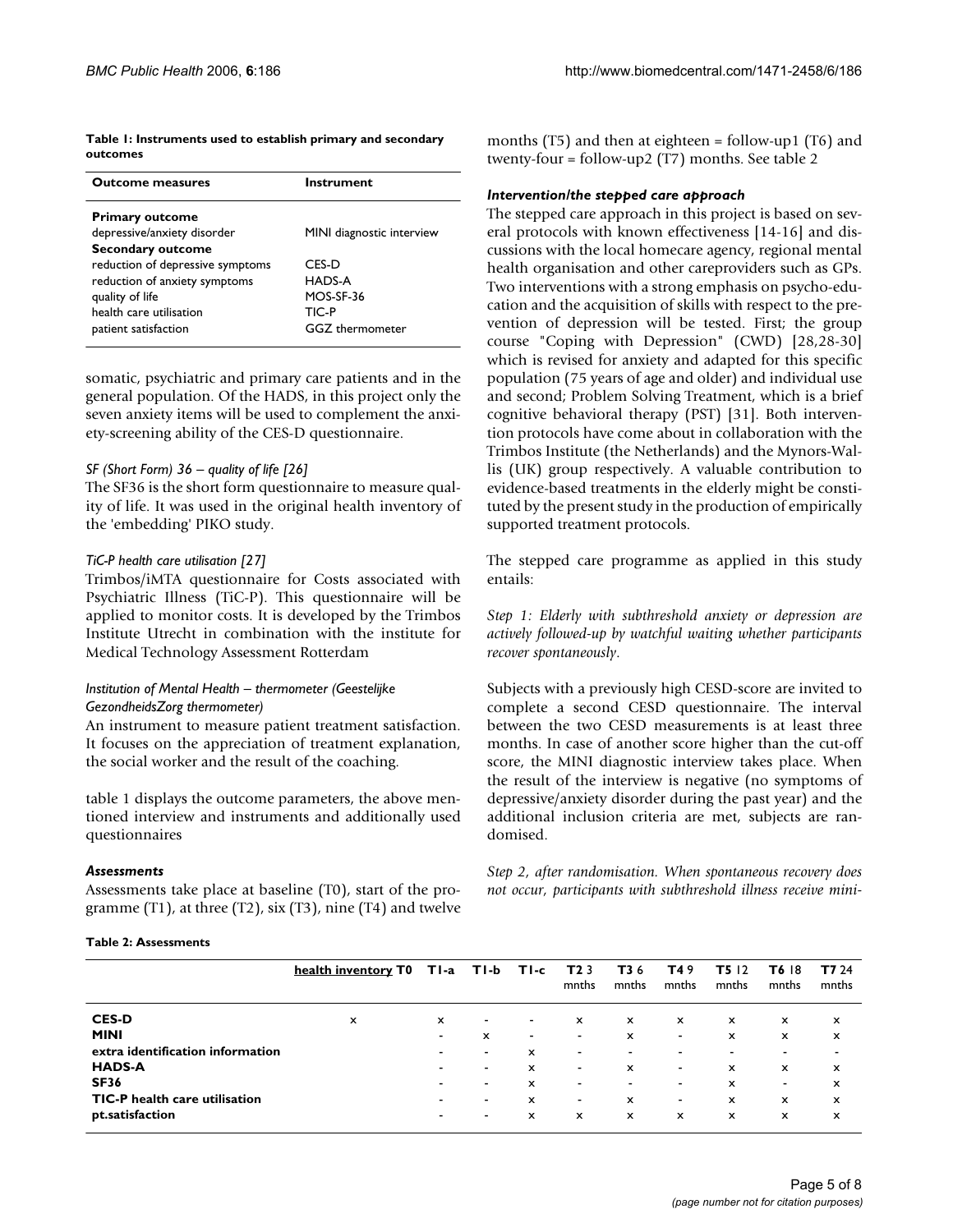*mal interventions (folder, self-help book "Coping with Depression") This step is coached by home care nurses*.

Subjects receive a telephone call with explanation about the intervention. After that, they receive the first questionnaire together with again -but this time; written- information. Shortly afterwards subjects are seen by a specially trained home care nurse who hands over a folder with information about and tips how to deal with subthreshold anxiety and/or depression. The aims of this first visit are: a) to assess type, the level of severity and causes of symptoms, b) to reflect on emotional symptoms through an initial brief nondirectional exploration and discussion of everyday problems, which also helps to establish a working relationship. c) to educate participants about their symptoms. The nurse makes an appointment for the next visit.

During the second visit the folder will be briefly discussed and a reader, the self-help course "coping with depression" will be supplied to the client. Subjects are stimulated to do the course in their own tempo. The nurse will regularly ring or visit the client to discuss progress and questions. Obviously to read both folder and reader and make the exercises offered in the latter, is not obligatory. Subjects are free to read the information and make the exercises. An important aspect of the role of the nurse is advice and encouragement. After three months, at the end of the first phase an evaluation form is completed by the nurse.

# *Step 3. When symptoms persist, participants are introduced to a brief cognitive behavioural therapy intervention (Problem Solving Treatment)*

If -after three months- there is still a CES-D score of 16 or higher, subjects will receive a telehone call in which is explained to them that they now qualify for Problem Solving Treatment. The method and approach are explained to them. The short-term Problem Solving Treatment is given by specially trained Community Psychiatric Nurses, who will also complete an evaluation form at the end of the maximum 7 sessions.

*Step 4. At this final step, participants who still suffer from subthreshold depression or anxiety, are referred to their GP to discuss the appropriateness of specific medication*.

In case of a continuously elevated CES-D score, subjects will receive written advice to discuss suitable medication with their GP (i.e., antidepressants).

Summarising, the CES-D score is checked every three months during a year. Subjects with a result at or above the cut-off score of 16 are offered participation in the next step. A result below the cut-off score means; 'wait and see' for three months, after which a new evaluation takes place. At that point, again, a CES-D score of 16 or higher means that participation in the next step is offered after all. So, in the programme, postponement or cancellation of steps is possible. When a major depression or an anxiety disorder develops, subjects are referred back to their GP.

# **Discussion**

Late-life depression and anxiety are characterised by high prevalence, unfavourable prognosis, reduced quality of life, excess mortality and substantial societal costs [13]. Fortunately, there are hopeful indications that the prevention of new cases of mental disorders seems to be possible [12]. Subthreshold anxiety and depression (i.e., the presence of symptoms of anxiety or depression without evidence of the actual psychiatric disorder) are prognostic variables for major anxiety disorder and depression [13]. Interventions in the subthreshold disorders may prevent the onset of new cases of major depression and anxiety disorder [18]. Demonstration projects of shared care models for indicated prevention of new cases of mental disorders may be an important step forward to reduce the enormous burden of these disorders as was shown by a recent meta-analysis of randomised trials of preventive interventions [12] In this study the indicated prevention of depression and anxiety is attempted by way of a stepped-care programme offering the aged subthreshold depressed or anxious participant, several interventions ranging from noncommittal to the requirement of some engagement.

A preliminary reflection on the limitations and strengths of our design:

A limitation of this pragmatic design is that it will be difficult to weigh the specific contributions of the various elements of this project. Another limitation may be that the quantity and type of questions (questions about mood may be confronting and depressing on their own) can lead to drop-out. The stimulating ideas and activities in the self-help course trying to achieve a positive and active attitude may have an opposite effect since the reader might instead be confronted with his/her limitations.

# Strong aspects of this design:

- It is a unique practice-based project in which several evidence-based aspects of for instance the highly successful IMPACT treatment study (Improving Mood: Promoting Access to Collaborative Care Treatment) [16] are incorporated, now for indicated prevention purposes and among a very old population. Where IMPACT provides its partic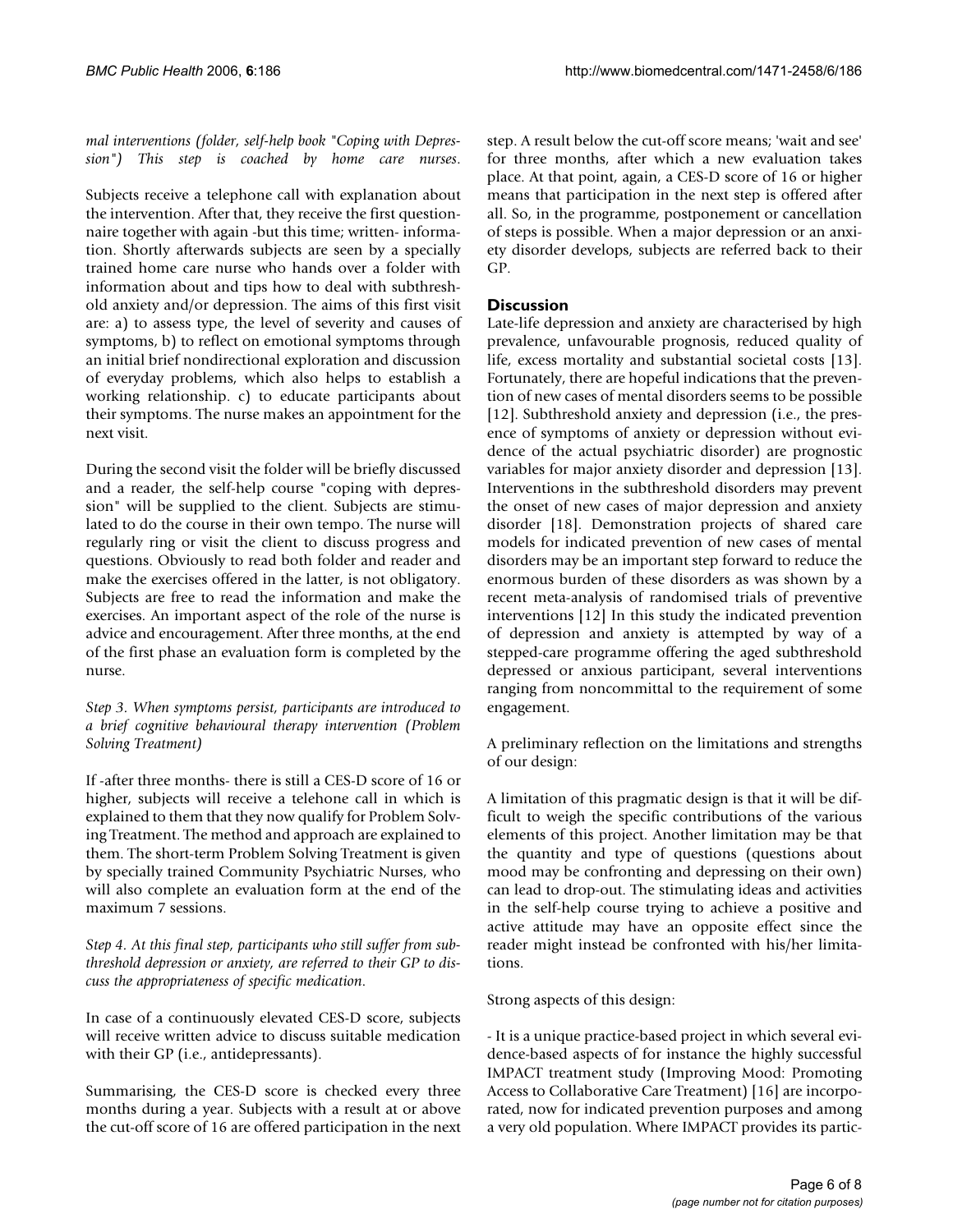ipants of 60 years of age or older with education, brief psychotherapy, medication and stepped care while outcomes and progress are regularly and closely monitored by a care manager, in this Dutch project the participants are older but very similar items compared to the IMPACT model are employed. However, the focus now is on symptoms and on indicated prevention, not on treatment of persons who drew up a specific treatment contract with their physician.

- A further strength of our study is that it encompasses anxiety: that even less studies among the elderly have looked at indicated prevention of anxiety [12,32], and at co-morbidity of anxiety and depression [12]. There are several community studies which show that anxiety is as important a problem for elderly as depression [2,3].

The third strength is that we will also be able to reflect on the ethical dilemma of whether or not to include persons in programmes such as these who are at risk (i.e., not participants) but have no explicit request for care. The percentage uptake of the intervention in the various stepped care stages and the participants' preferences will show us whether an intervention aimed at symptoms and not at syndromes connects to the reality of distressed old people in the community. The questions would be whether these elderly are willing to acknowledge distress and to take active steps to feel better.

Strengths and limitations taken into account, the development and research of (cost) effective means to prevent depressive and anxiety disorder in the rapidly growing group of elderly is a matter of the greatest importance.

### *Timeframe of the study*

See table 2

# *Description of risks*

To our knowledge, serious risks or undesired effects of completing questionnaires are not reported in the literature. There are no specific risks related to this study.

### *Ethical principles*

The participation in the study is voluntarily. Participants are informed that they can cancel their participation at any time without disclosing reasons for their cancellation and without negative consequences for their future medical care.

### *Vote of the ethics committee*

The design and conduct of the study was approved by the ethics committee of VU University Medical Centre, Amsterdam.

### *Data security*

Confidential information and participant names are secured by the medical confidentiality rules and are treated according to the code of conduct for medical research, developed by the FMWV (the Federation of Biomedical Scientific Societies).

The results of the participant questionnaires are not accessible to the General Practitioners. All study related documents and data are stored on a protected central server of the Institute for Research in Extramural Medicine, VU University Medical Centre, Amsterdam, the Netherlands. Only members of the study have access to the respective files.

# **Competing interests**

The author(s) declare that they have no competing interests.

# **Authors' contributions**

NvtV, HvM, PvO perform the study

HvM participated in the draft manuscript of the proposal, the study design

AB and PC participated in the draft manuscript and the conceiving of this study

GN and HvH provided the setting and the coordination of the 'embedding' project PIKO

AB and WS are responsible for the overall supervision

All authors read and approved the final manuscript

# **Acknowledgements**

This study is financed by ZonMw – the Netherlands Organisation for Health Research and Development, grant-number 2620.00003

Edwin de Beurs gave permission to use MiniManager, his electronic version of the Dutch MINI diagnostic interview.

The group course "Coping with Depression" (CWD) was revised for anxiety and adapted for 75+ readers and individual use by the Trimbos Institute.

The Problem Solving Treatment training was given and supervised by Mrs. I. Davies BSc RGN/RMN

### **References**

- 1. Beekman AT, de Beurs E, van Balkom AJ, Deeg DJ, van Dyck R, van Tilburg W: **[Anxiety and depression in later life: Co-occurrence](http://www.ncbi.nlm.nih.gov/entrez/query.fcgi?cmd=Retrieve&db=PubMed&dopt=Abstract&list_uids=10618018) [and communality of risk factors.](http://www.ncbi.nlm.nih.gov/entrez/query.fcgi?cmd=Retrieve&db=PubMed&dopt=Abstract&list_uids=10618018)** *Am J Psychiatry* 2000, **157:**89-95.
- 2. van Hout HP, Beekman AT, de Beurs E, Comijs H, van Marwijk H, de Haan M, van Tilburg W, Deeg DJ: **[Anxiety and the risk of death](http://www.ncbi.nlm.nih.gov/entrez/query.fcgi?cmd=Retrieve&db=PubMed&dopt=Abstract&list_uids=15516548) [in older men and women.](http://www.ncbi.nlm.nih.gov/entrez/query.fcgi?cmd=Retrieve&db=PubMed&dopt=Abstract&list_uids=15516548)** *Br J Psychiatry* 2004, **185:**399-404.
- 3. de Beurs E, Beekman AT, van Balkom AJ, Deeg DJ, van Dyck R, van Tilburg W: **[Consequences of anxiety in older persons: its](http://www.ncbi.nlm.nih.gov/entrez/query.fcgi?cmd=Retrieve&db=PubMed&dopt=Abstract&list_uids=10405079)**